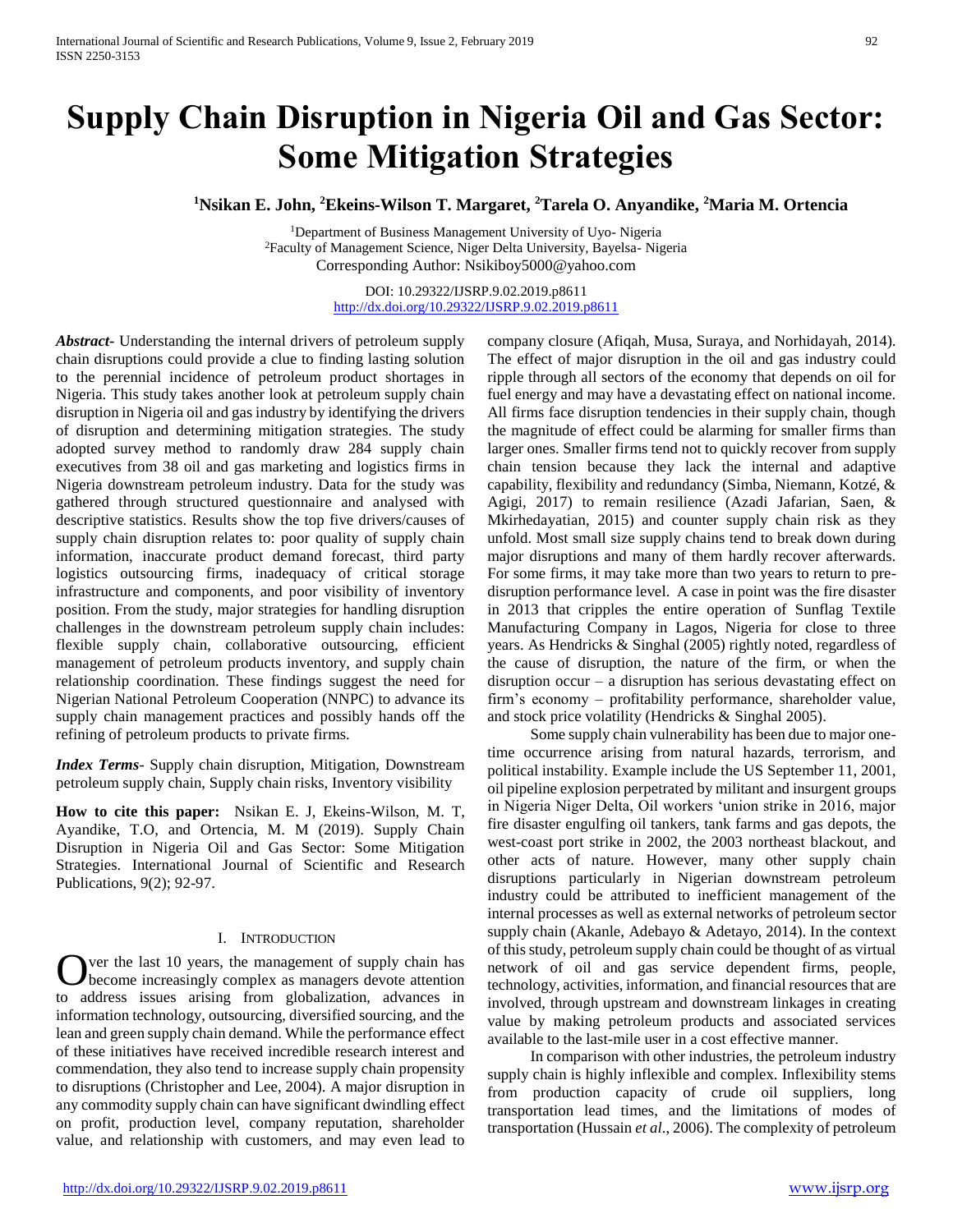supply chain arises as a result of the numerous infrastructures and global outsourcing organisations operating in the industry (Kazemi, Szmerekovsky, 2015). Morton, (2003) notes that inflexibility and complexity factors make matching demand and supply of petroleum products an uphill task thus increasing the risk of disruptions. Petroleum supply chain process commences with the extraction of crude oil and ends with the delivery of refined petroleum products to consumers. Due to its complexity, any interruption within the chain is capable of undermining the process, causing delay and disruption in the entire system of petroleum products supply (Paul, Sarker & Essam, 2017). By disruption, we imply the accidental and discrete events that significantly impair the activeness and efficiency of any member of the supply chain network for an unplanned period of time (Snyder *et al*, 2014; Chopra & Sodhi 2004), and brings substantial negative consequences to the system (Tang and Musa 2011).

 Nigeria is the largest producer of oil in Africa and the petroleum industry supply chain consists of the upstream sector, the midstream sector, and the downstream sector (Aminu & Olawore, 2014; NNPC, 2016). The upstream industry consist mostly of maritime firms charged with exploration, exploitation, and production of crude oil. The midstream supply chain organizations are responsible for refining and storage of petroleum products in tank farms and depots. The downstream supply chain's activities involve marketing, distribution, and transportation of refined petroleum products from the refineries or import jetties to retail outlets to be dispensed to the customers (NNPC, 2016; Osuala, 2013). This study is focus on Nigeria's downstream petroleum supply chain. In the downstream supply chain echelon, there is a complex web of petroleum service providers and logistics firms which rely on physical infrastructures and information network to perform their functions (Fernandes *et al*. 2013). The complexity implies that each activity center and supply chain partners within the entire downstream oil service chain is a potential driver of disruption that should be carefully identified, monitored and moderated.

 According to Simba *et al*, (2017) drivers are the sources from which supply chain disruptions occur. The literature delineates several sources of disruptions in petroleum supply chain including: third party logistics (3PL) outsourcing firms- A recent study by Amor & Ghorbel (2018) reveals that Nigeria tops the lists of countries that outsource their oil production and supply process; thereby increasing her vulnerability to disruption risks. The internal operations, external environmental factors and some elements within the petroleum supply chain increase disruption (Olsen, Haugland, Karlsen, & Husoy, 2005; Kim & Chavas, 2003). Natural events, political crisis and global financial crises are examples of external environmental drivers of supply chain disruption. Internal operations, firm's capabilities, information quality and supply chain process visibility (Williams, Ponder & Autry, 2009) are potential sources of petroleum supply chain management pressure. Operational risk refers to the disruptions engendered by problems within the organizational boundaries of a firm that affect its ability to produce and supply goods/services (Hussain, Assavapokee & Khumawala, 2006; Tuncel & Alpan, 2010; Samvedi *et al*., 2013**).** Drivers within the supply chain include globalization, long lead-times, low product shelf life, increased outsourcing, and the rising call for agile, lean and green supply chain management (Thun & Hoenig 2011; Kleindorfer &Van wassenhove 2004). Knowledge of these drivers can serve as guidelines for managers to assess the extent of their supply chain vulnerability. Managers are challenged to device strategies or implement policies that can effectively and efficiently mitigates supply chain disruptions either by reducing the probability of occurrence, or limiting its impact on the supply process, or eliminating the risks altogether.

 A vast approach to mitigating supply chain disruptions abound in the literature. Tang (2006) argued that mitigation measures could incorporate either long-term planning or shortterm planning that generates mitigation tactics and contingency plans. Inalegwu & Raul, (2014) suggests: increase in capacity, inventory, responsiveness, flexibility, aggregating demand, and keeping multiple and diversified supplier base. Tomlin, (2006) site examples of mitigation tactics to include contingent sourcing, expediting orders, rerouting deliveries and lateral and vertical emergency transshipments. Sheffi (2005) and Simona, (2016) suggests dual sourcing, increased product, volume, routing and delivery flexibility and information visibility and management. In Singhal, Agarwal & Mittal's (2011) submission, having flexible supply base not only enables a firm to handle regular demand– supply variances, but helps to build organizational resilience when major disruption occurs. Lee &Tang (1996) advocates in- house production of certain goods when facing potential supply disruptions while other products are outsourced. Nsikan, Ekeins, Tarela, & Affiah (2018) reported that ensuring forecast accuracy through proper quantification, building trust in supplier collaboration, and investing in supply chain visibility/transparency reduces the probability of disruptions. Inalegwu & Raul, (2014) submits that investment in appropriate information technology particularly radio frequency identification tags (RFID) is known to reduce the chances of disruptions by increasing inventory visibility, tracking shipment in transit and tracing inventory and orders across the entire system of oil supply chain (Inalegwu & Raul, 2014; Nsikan, John and Tommy,2014). Access to real time and transparent information reduces the bullwhip effect and provide accurate demand and supply information necessary to mitigate the disparities in product demand and supply.

 A prominent but unfortunate feature of the Nigerian petroleum industry is frequent petroleum product shortages. Nigeria has frequently experienced disruptions in the supply of petroleum products over the years. This cripples business activities, leading to loss of revenue and underdevelopment since most business enterprise depends on petroleum products for survival (Aminu and Olawore, 2014; Adelabu, 2012; Osuala, 2013). There are practical evidences which may suggest the presence of some mechanisms to mitigate disruptions in Nigeria petroleum industry supply chain. However, the effectiveness of these mechanisms appear doubtful given the numerous shortages of refined petroleum products, product adulteration, and the attendant socio-economic consequences. There is remarkable research interest in supply chain process disruption in the oil and gas industry. However, the frequent incidence of petroleum product shortages in Nigeria probably exemplifies the insufficient empirical insight into the internal drivers of petroleum supply chain disruption and their mitigation strategies.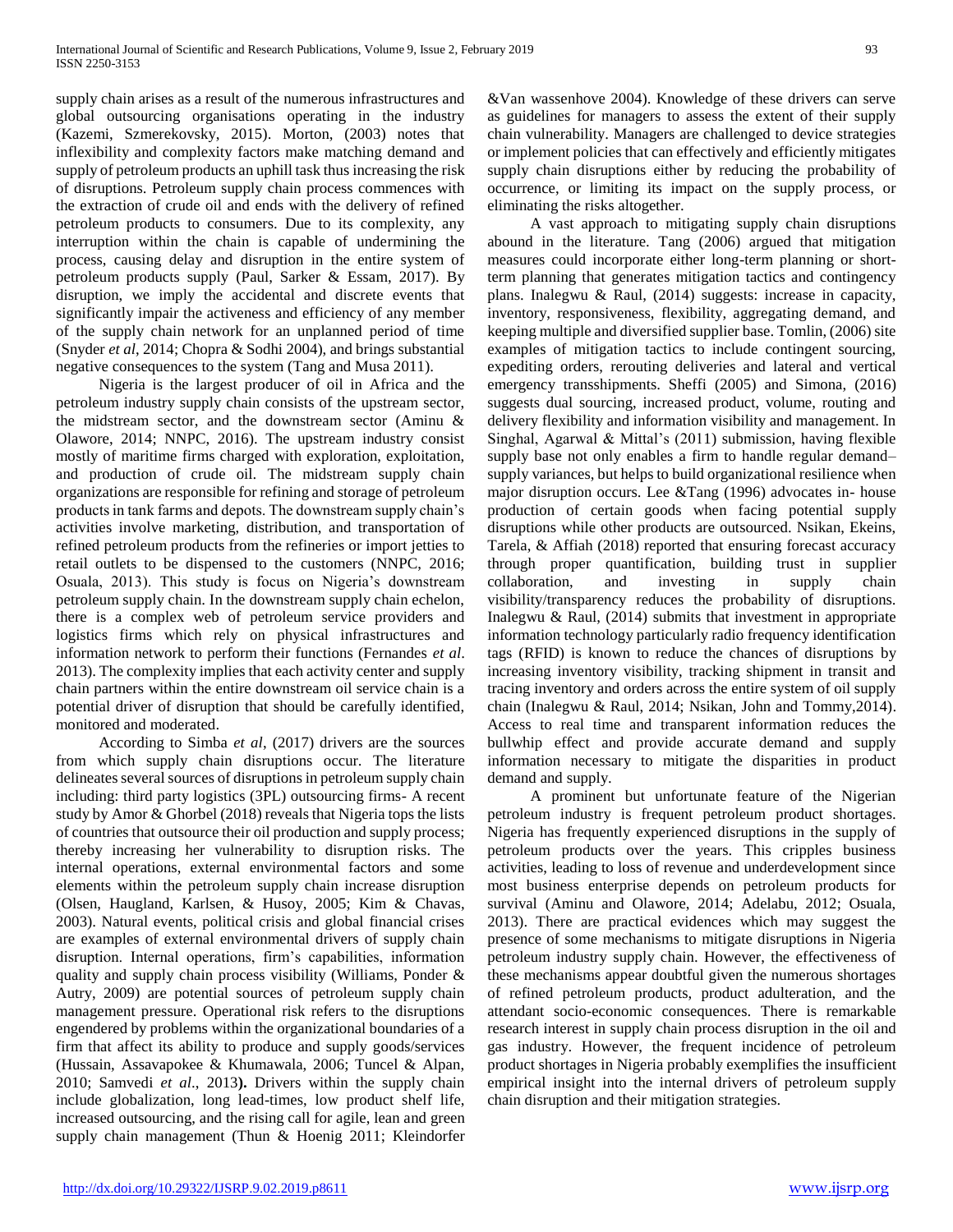This study is therefore aimed at exploring the Nigeria downstream oil and gas industry with a twofold objectives: First, identifying the sources of supply chain system disruptions and second, determining the strategies to mitigate petroleum supply chain disruptions in Nigeria. With these specific objectives, we hope to provide a way for oil and gas industry managers to appreciate how their actions, behaviors and internal work processes promote products supply disruptions. This is likely to inspire the adoption of current and future mitigation practices in the entire petroleum supply chains.

# **2.1 Design**

#### II. METHODOLOGY

 This study was quantitative in approach and adopt survey methodology due to its economy, rapid data collection and ability to understand the characteristics of the population under study (Creswell & Clark, 2010; Hair, Anderson, Tatham, & Black, 2009). The quantitative approach entails the collection of primary data through a structured questionnaire, and analyzing data numerically.

# **2.2 Sample**

 A random sample of 423 supply chain managers constituted the eligible participants. They were drawn from 38 indigenous and multinational oil prospecting, distribution and service firms, operating within the downstream petroleum sector and located within the Niger Delta region. Sample was so selected because of the largest concentration of oil and gas companies in the Niger Delta region. This ensures representativeness of the entire country. These set of sample participants were also selected because: they were all operators of oil and gas supply chain in the downstream petroleum sector, their supply chain activities were somewhat homogenous and were much likely to face similar petroleum supply chain disruption issues in the industry.

#### **2.3 Instrument of Data Collection**

 Primary data for the study was collected through the structured questionnaire which was developed by the authors and tested (pilot study) for content validity and reliability. Inputs were taken from extensive review of relevant supply chain disruption literature and pre-survey discussions with oil and gas supply chain practitioners to construct the instrument. It consisted of 5-points Likert type scale statements designed to prompt responses on the internal drivers of supply chain disruptions and the strategies for their mitigation. Among the 423 eligible respondents, 139 were either not able to complete their questionnaire on schedule or were not accurate in answering the questions as required. Thus, the remaining 284 copies of the questionnaire were found useful for data analysis and 67.1% response rate was achieved.

# **2.4 Techniques of Data Analysis**

 Data collected from survey were subjected to descriptive analysis and interpretation. To this extent, proportion, mean score and standard deviation were used to describe and summarize the behavior of data in the distribution and to make decision. The mean score was derived by dividing the sum of the scale by 5 to get a mean score of 3.00. Mean scores  $\geq$  3.00 implies that such variable was an important driver of disruption. In other words, a variable with mean score 3.00 and above constitute a high risk disruption factor. On the other hand, a mean score less than 3.00 was considered an index of non-agreement, such variable was not considered very important in causing petroleum sector supply chain disruption.

#### III. RESULTS AND DISCUSSION

# **3.1. Drivers of petroleum supply chain disruption**

 In today's supply chain, many sources of petroleum sector supply chain disruption can be found. It is crucial to understand the sources of disruption in order to develop solutions to either reduce or prevent their occurrence in future. Results of data analysis in this section depicts the various internal sources perceived by respondents as causing supply chain disruption in the study area. Data on Table 1 outlays respondent's ranking of drivers of disruption in Nigerian downstream petroleum industry.

 As can be seen from Table 1, out of the 13 drivers suggested, respondents ranked nine as most frequent sources of disruption. The top five drivers/causes relate to: poor quality of supply chain information (Mean= 3.79, SD= 0.97), inaccurate product demand forecast (mean= 3.75, SD= 1.04), third party logistics outsourcing firms (Mean=  $3, 75, SD = 1.03$ ), inadequate storage infrastructure (Mean= 3.74, SD= 1.06), poor visibility of inventory position (Mean=  $3.7$ , SD= 0.99). On the other hand, single sourcing/rigid supplier base, poor capability of SCM personnel, inability to track shipment, and non-transparent dealings with suppliers were the bottom four drivers of petroleum supply chain disruption in the context of this study. From the view of the entire sample, it is possible to infer that the issues that create tension in the downstream petroleum supply chain network are operational in nature; and could be avoided/handled given availability of appropriate storage and logistics infrastructure, increased investment in SC information technology, proper coordination of key suppliers' activities, and sharing quality information amongst supply chain partners. The findings appears consistent with Amor & Ghorbel (2018), Williams, Ponder and Autry, (2009), Hussain *et al*., (2006), Kleindorfer & Van Wassenhove (2004).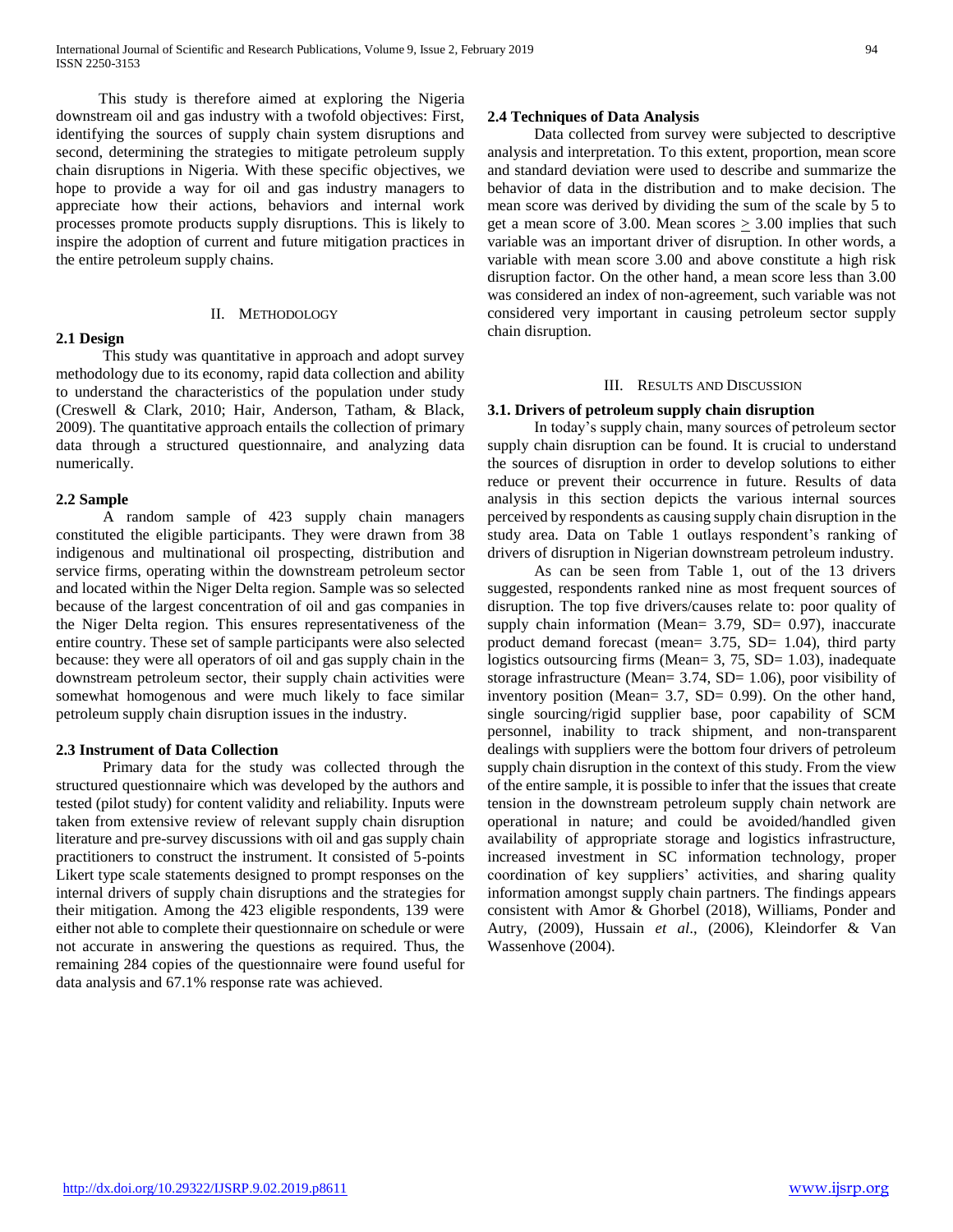| Sources of Disruption                     | VF       | $\cal F$  | SF       | <b>NVF</b> | NF       | Mean<br>Score | SD   | Rank             |
|-------------------------------------------|----------|-----------|----------|------------|----------|---------------|------|------------------|
| Inadequate storage<br>infrastructure.     | 66(23.2) | 116(40.8) | 73(25.7) | 21(7.4)    | 8(2.8)   | $3.74*$       | 0.99 | $\overline{4}$   |
| Inaccurate demand<br>forecasting.         | 72(25.4) | 115(40.5) | 65(22.9) | 20(7.0)    | 12(4.2)  | $3.75*$       | 1.04 | $\overline{2}$   |
| Inability to track<br>shipment.           | 37(13.0) | 70(24.6)  | 53(18.7) | 58(20.4)   | 66(23.2) | 2.84          | 1.37 | 12               |
| Logistics outsourcing                     | 83(29.2) | 101(35.6) | 61(21.5) | 23(3.1)    | 16(5.6)  | $3.75*$       | 1.13 | 3                |
| Poor quality of SC<br>information.        | 65(22.9) | 127(44.7) | 69(24.3) | 12(4.2)    | 11(3.9)  | $3.79*$       | 0.97 | $\mathbf{1}$     |
| Non-flexible<br>procurement.              | 50(17.6) | 97(34.2)  | 77(27.1) | 50(17.6)   | 10(3.5)  | $3.45*$       | 1.08 | $8\,$            |
| Poor visibility of<br>inventory position. | 67(23.6) | 100(35.2) | 89(31.3) | 20(7.0)    | 8(2.8)   | $3.70*$       | 0.99 | 5                |
| Over dependence on<br>importation         | 35(12.3) | 111(39.1) | 46(16.2) | 34(12.0)   | 58(20.4) | $3.11*$       | 1.35 | 9                |
| Poor capability of SCM<br>personnel       | 35(12.3) | 86(30.3)  | 50(17.6) | 49(17.3)   | 64(22.5) | 2.93          | 1.37 | 11               |
| Poor form of transport<br>infrastructure  | 82(28.9) | 93(32.7)  | 71(25.0) | 27(9.5)    | 11(3.9)  | $3.73*$       | 1.09 | 6                |
| Low investment in<br>SCM technology       | 75(26.4) | 87(30.6)  | 82(28.9) | 33(11.6)   | 7(2.5)   | $3.67*$       | 1.06 | $\boldsymbol{7}$ |
| Single sourcing/rigid<br>supplier base    | 26(9.2)  | 83(29.2)  | 82(28.9) | 36(12.7)   | 57(20.1) | 2.95          | 1.26 | 10               |
| Fairness in dealing with<br>suppliers     | 25(8.8)  | 81(28.5)  | 75(26.4) | 45(15.8)   | 58(20.4) | 2.89          | 1.26 | 13               |

**Table 1: Drivers of petroleum supply chain disruption (N=284)**

*\* Significant; SD = Standard Deviation; VF = Very Frequent; F = Frequent; NVF = Not Very Frequent; NF = Not Frequent; SF = Somewhat Frequent*

#### **3.2 Strategies for mitigating petroleum supply chain disruption**

 A number of strategies might help to mitigate petroleum supply chain disruption. We asked managers to indicate the strategies most often resorted to when confronted with supply disruptions challenges. For purpose of clarity and analysis, their responses were further categorized into four streams of mitigation strategies namely: Flexible supply chain system, logistics outsourcing, efficient inventory management, and supplier relationship management. Table 2 summarizes the extent to which firms apply an array of practices to combat their supply chains disruption challenges.

In terms of flexibility, the literature suggests that maintaining flexible supply chain processes could provide reliable option in curbing oil supply chain disruption risks. Therefore, it is not out of place to find respondents scoring high in all flexible supply chain dimensions except delivery flexibility. As can be observed in Table 2, delivery flexibility had the lowest score (Mean=2.32, SD= 1.06) and was therefore rated poorly amongst oil sector supply chain managers. Thus, while managers often resort to making their supply chain activities flexible in terms of product volume, contract and tendering, shipment routing, and procurement techniques, they were reluctant to adopt flexible delivery systems in complex, risky and difficult petroleum supply situations. In all cases, however, sample appear to depend greatly on volume flexibility (Mean  $= 4.62$ , SD $= 1.21$ ) to combat supply chain vulnerability.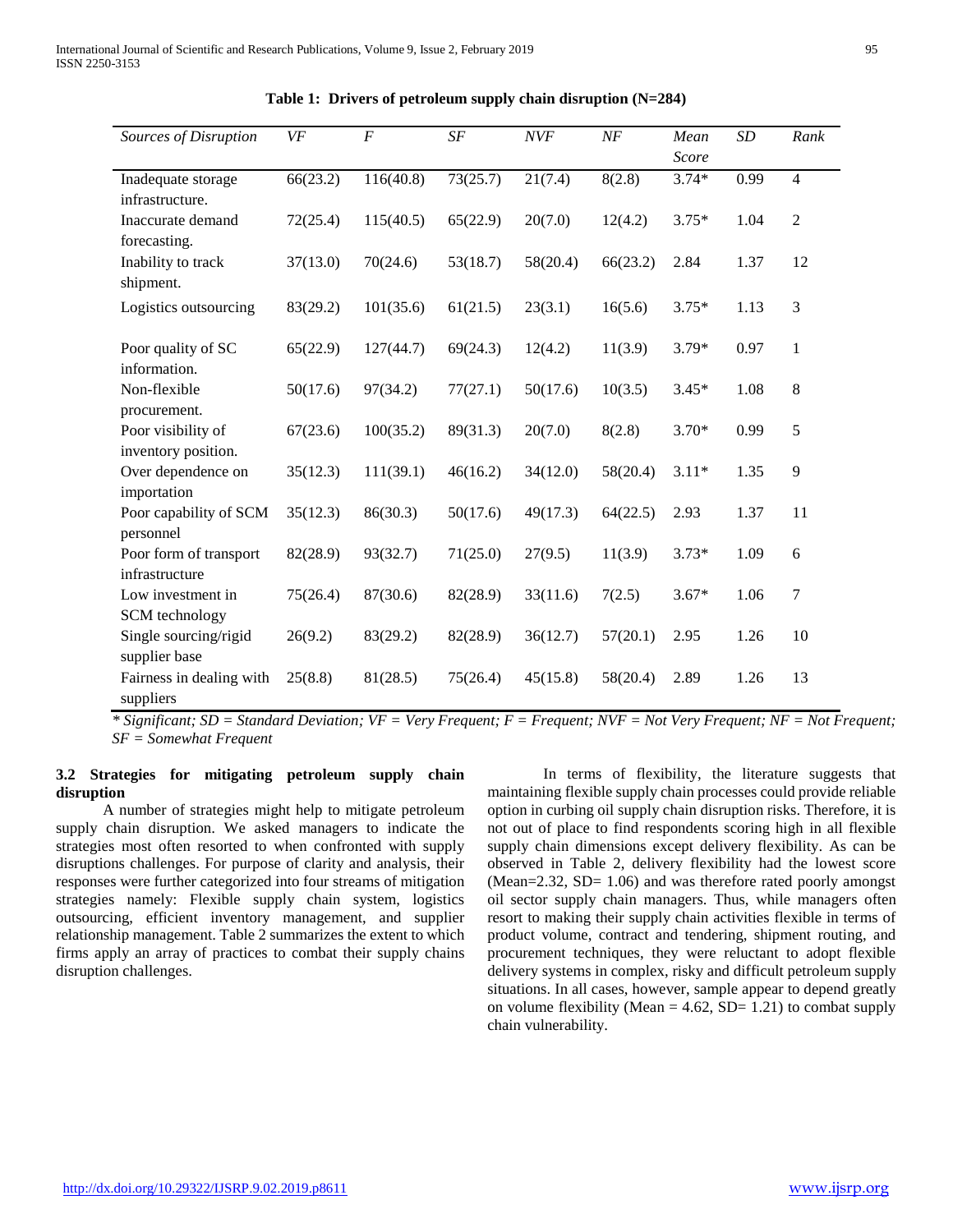| <b>Item Description</b>                      | Number of agreed | Mean | SD   |
|----------------------------------------------|------------------|------|------|
| Flexible supply chain system                 | response         |      |      |
| Delivery flexibility                         | 178              | 2.32 | 1.06 |
| Volume flexibility                           | 239              | 4.64 | 1.21 |
| Flexible contract and tendering              | 206              | 3.35 | 0.79 |
| Shipment route flexibility                   | 215              | 3.41 | 0.86 |
| Procurement flexibility                      | 236              | 3.49 | 0.82 |
| Logistics outsourcing                        |                  |      |      |
| Storage and distribution outsourcing         | 224              | 4.34 | 1.06 |
| Infrastructure management outsourcing        | 219              | 3.12 | 0.81 |
| Supply chain personnel outsourcing           | 251              | 4.03 | 1.38 |
|                                              |                  |      |      |
| Efficient inventory management               |                  |      |      |
| Build buffer capabilities                    | 188              | 3.20 | 1.16 |
| Monitor inventory level                      | 231              | 2.45 | 1.02 |
| Invest in inventory system IT infrastructure | 232              | 2.67 | 1.21 |
| $(eg$ RFID $)$                               |                  |      |      |
| Shipment visibility (Track & Trace)          | 235              | 2.36 | 1.08 |
| Supplier relationship management             |                  |      |      |
| Multiple & diversified supplier base         | 283              | 4.61 | 1.24 |
| Collaborate intelligently                    | 227              | 2.10 | 1.07 |
| Evaluate performance capabilities            | 231              | 1.99 | 0.97 |
| Vendor development                           | 208              | 2.79 | 1.20 |
|                                              |                  |      |      |

#### **Table 2: Mitigation Strategies**

Proper outsourcing practice was also considered a way of handling issues in the petroleum supply chain network. Respondents made case for participating in outsourcing agreement in three significant areas, namely: storage and distribution, (Mean =  $4.34$ , SD= 1.06), management of oil infrastructure (Mean =  $3.12$ , SD= 0.81), and personnel outsourcing (Mean =  $4.03$ , SD= 1.38). All three outsourcing activities were significantly relied upon for mitigation by oil service managers. The findings in this section lends credence to prior study by Amor and Ghorbel (2018), Olson & Wu (2011), and Kohler & Thomas (2010). Similarly, efficient management of inventory management is considered in many literature as important means of supply chain risk mitigation. Though sample seems to be aware of the importance of efficient inventory management; given the number of agreed respondents for each dimension, they actually score low in using most of the strategies for disruption mitigation purposes. Except by building more buffer capacities (Mean  $= 3.20$ , SD $=$ 1.16) for holding safety stock because of flexible volume, all other inventory management techniques (inventory monitoring, RFID, tracking and tracing shipment, regular physical stock review and audit) seem not to be widespread amongst respondents. This finding has serious managerial implications to the management of petroleum supply chain in the Nigerian downstream petroleum industry. Proper management of oil and gas stock using DFIR technology in particularly has been fund to be highly useful in dealing with product supply disruption challenges (see Inalegwu and Raul, 2014; Nsikan *et al*, 2014; Emad & Adil, 2013).

 One other means of managing supply chain disruptions found in the literature is supplier relationship management (SRM). This entails proper coordination of supplier's activities, maintaining multiple and diversified supplier base, intelligent collaboration, performance evaluation, and vendor development. As can be observed in Table 2, most of the SRM framework are not frequently relied upon by sample managers except for the case of keeping multiple supplier base (Mean = 4.61, SD= 1.24). With reference to the supplier relationship management, the current finding seems consistent with Singhal *et al*, (2011) which reported that having flexible, diversified and multi-supply base enables firms to handle regular demand– supply variances and helps build resilience.

#### IV. CONCLUSION

 Maintaining disruption-free supply of petroleum products is an objective desired by all oil and gas firms in the downstream petroleum supply chain. Though this comes with huge operational costs, oil companies often struggles with the challenges of increased costs of service delivery as they try to keep up with expectation from end users. Therefore, petroleum supply chain must be efficient and integrated to remain competitive and live up to its social obligation. An important means of achieving uninterrupted flow of petroleum products at minimal cost and at the right time to last-mile users is supply chain disruption management. It is possible to make three important conclusion in this study: First, the downstream petroleum supply chain could have improved operations in